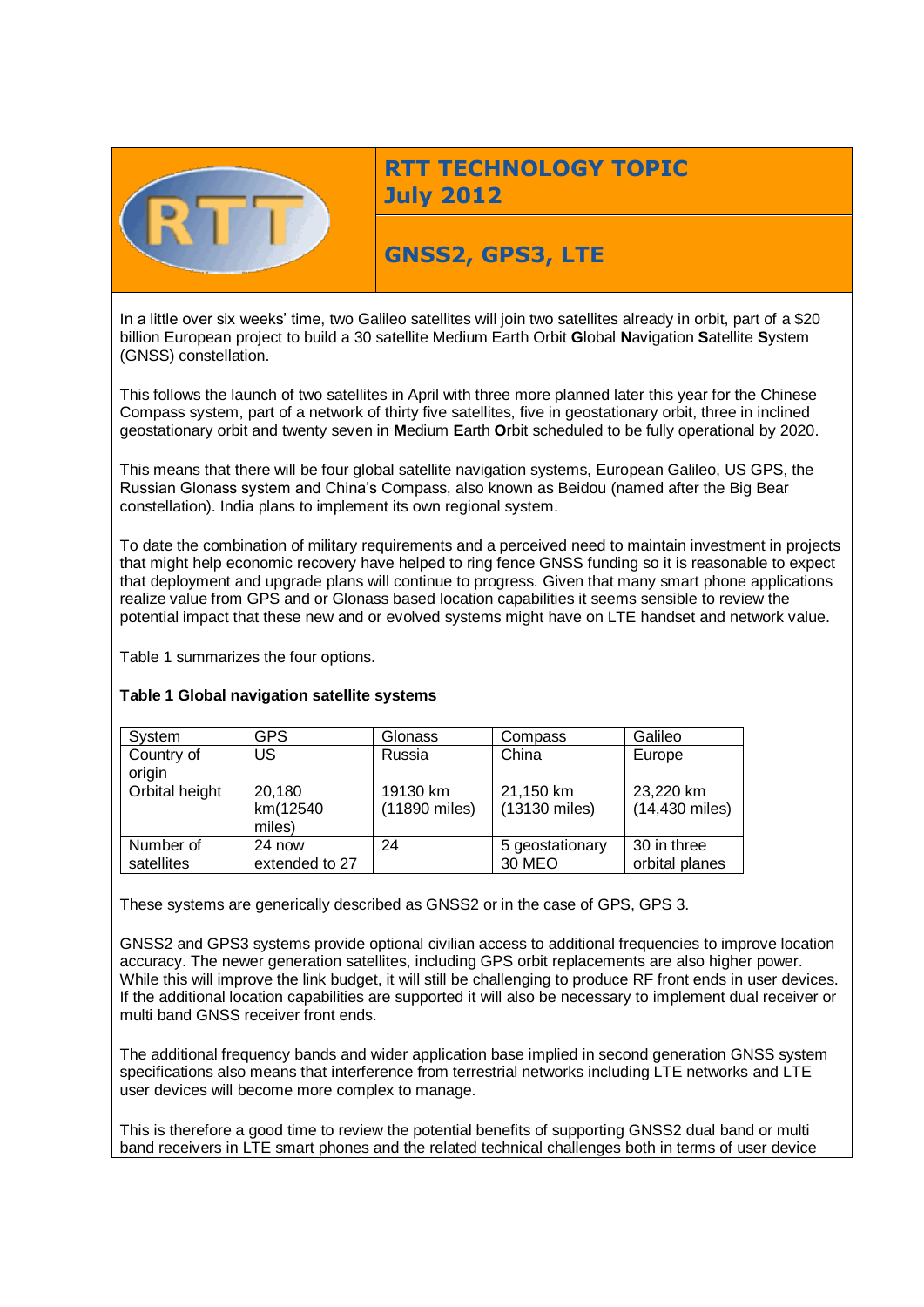design and network implementation.

## **Table 2 GNSS Frequency Bands**

| GPS                               |                                                                                                             |                                                                                 |                                           |               |                   |
|-----------------------------------|-------------------------------------------------------------------------------------------------------------|---------------------------------------------------------------------------------|-------------------------------------------|---------------|-------------------|
|                                   | $\overline{11}$                                                                                             | L2C                                                                             | L <sub>3</sub>                            | $\mathsf{L}4$ | L <sub>5</sub>    |
| Application                       | Coarse acquisition                                                                                          | Ionospheric error correction                                                    | <b>Nuclear</b><br>detonation<br>detection | Not used      | Safety of<br>Life |
| Channel<br>bandwidth<br>MHz       | 20                                                                                                          | 20                                                                              |                                           |               | 24                |
| Centre<br>Frequency<br><b>MHz</b> | 1575.42                                                                                                     | 1227.6                                                                          | 1381.05                                   | 1379.913      | 1176.45           |
| <b>Glonass</b>                    | Satellites transmit<br>on individual<br>channels between<br>1598.06 MHz to<br>1605.38 MHz and<br>1615.5 MHz | Satellites transmit on<br>individual channels between<br>1240 MHz and 1260 MHz, |                                           |               |                   |
| <b>Compass</b>                    | 1561.10<br>1589.74                                                                                          | 1207.14<br>1268.52                                                              |                                           |               |                   |
| <b>Galileo</b>                    | 1559-1592 MHz                                                                                               | 1176.45<br>1207.40<br>1227<br>1278.75                                           |                                           |               |                   |

### **Why bother with dual band?**

A new signal L1C will be transmitted on the L1 channel from GPS 3 satellites from 2014 to provide interoperability between GPS and other GNSS systems.

The decision as to whether to support the additional L2C ionospheric error correction channel depends on taking a view on the potential LTE applications. These dual band networks allow user devices to resolve a position anywhere in the world within 45 cm. Agricultural machine to machine applications and automotive LTE might be vertical markets that could be enabled by sub 50 cm positioning capabilities together with other related and unrelated market opportunities.

### **Why bother with multi band?**

Adding in the 'safety of life' L5 channel provides access to a signal with additional processing gain (across 24 rather than 20 MHz of channel bandwidth). This translates into a 3 dB link budget improvement. A combination of rubidium and caesium atomic clocks on present and future satellites provides additional positioning accuracy. Safety-of-Life Service is intended for transport applications, particularly aviation where lives could be endangered if the performance of the navigation system is deliberately or accidentally degraded. As with ionospheric error calculation, a decision to support multiband including the L5 channel depends on taking a view of the potential size and value of markets that might benefit from this capability. Automotive LTE is the most likely candidate but other transport systems (trains and boats and planes) designated as safety critical could be target markets.

The future commercial positioning of the Compass system is still uncertain but it would be reasonable to assume that China LTE operators might want to add Compass positioning capability into future LTE handsets. Recent **[press coverage of](http://news.xinhuanet.com/english/china/2012-05/17/c_131594665.htm) fishermen** provided with subsidised Compass receivers configured to receive SMS suggests that a broad range of potential market applications could be developed. Vendors selling into the China market would then need to support the Compass band plan.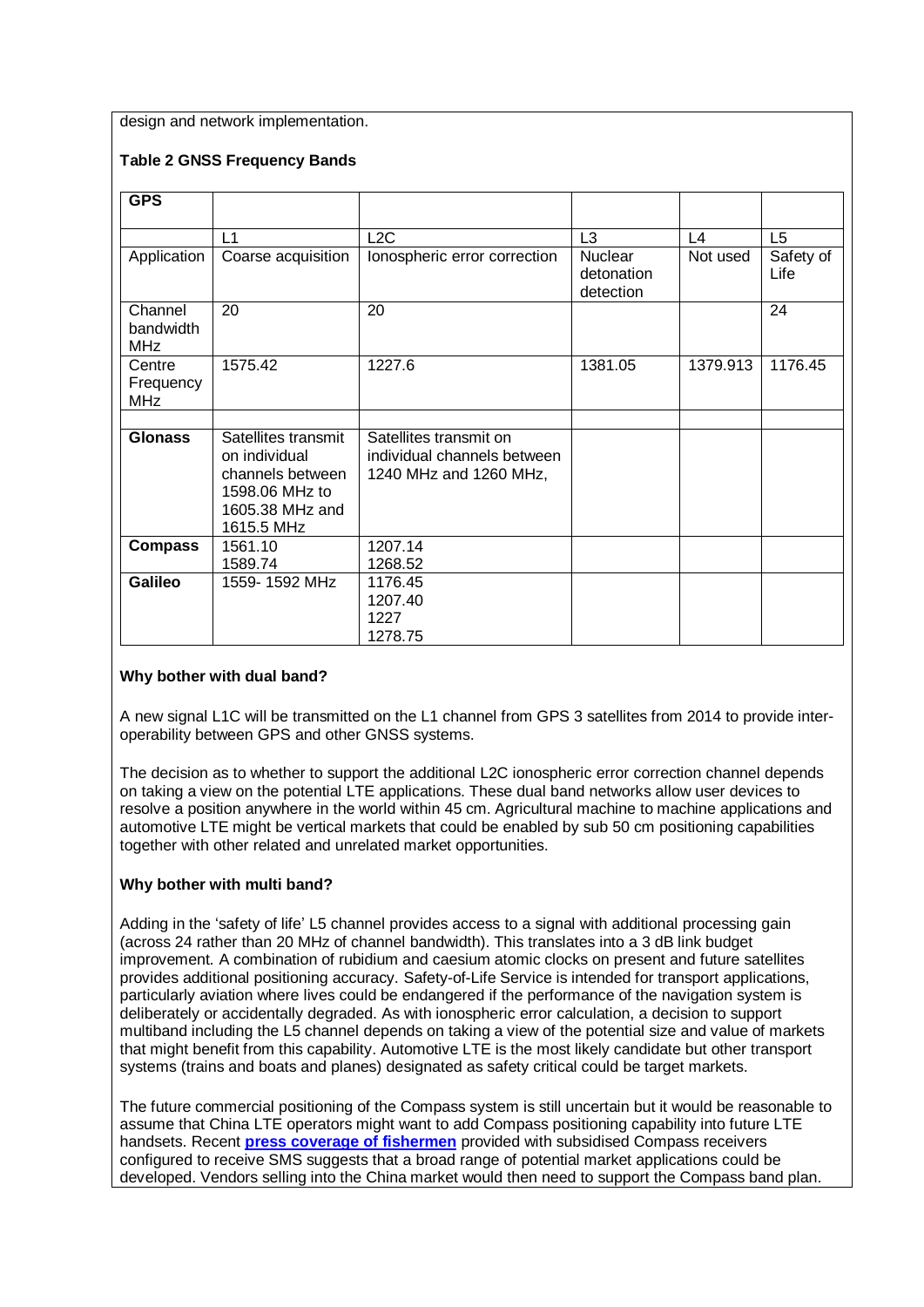Conversely China based vendors servicing the global market might be expected to include Compass functionality as a competitive differentiator.

#### **Implications for LTE handset front end design**

Baseband receiver modules are already available supporting GPS and Glonass and offer future Galileo signal compatibility as a firmware upgrade**.** This **[U-blox device](http://www.infineon.com/dgdl/AN267.pdf?folderId=db3a304313b8b5a60113d4239297042f&fileId=db3a3043327f13e30132a509789d4359)** is one example.

All of the GNSS systems use code correlation, similar to the 3G physical layer. This eases multi system baseband integration. The difficult bit is getting the RF front end to work and deciding which bands to support.

Most design teams know now how to manage the more obviously embarrassing intermodulation products including the susceptibility of L1 receive at 1575.42 MHz to GSM and LTE 1800 MHZ third order products and (in the US) the second harmonic of LTE Band 13 at 787.76 MHz. Given that 1575.42 MHz is the frequency that will be common to multiple GNSS systems this remains a major design and implementation consideration. This **[Infineon data sheet](http://www.infineon.com/dgdl/AN267.pdf?folderId=db3a304313b8b5a60113d4239297042f&fileId=db3a3043327f13e30132a509789d4359)** highlights the third order intercept, 1 dB compression point, LNA noise figure and gain budget and typical filter implementation both for existing GPS and future GNSS systems and the generic challenge of recovering signals at around -130 dBM in the presence of locally generated transmit power at 23 or 24 dBm.

The addition of other receive frequencies complicates this design process and requires additional front end real estate including antennas and filters within an already crowded space.

This would similarly imply that care will need to be taken that LTE transceivers do not desensitize GNSS stand-alone devices using these bands. The assumption could be that anything around 1.2 GHZ is sufficiently distant from existing GSM/HSPA and LTE bands to be unproblematic but every additional band increases the chance of unwanted intermodulation and front end compression. GNSS receivers capable of handling all four GNSS standards are more likely to be susceptible to interference. The recent experience with Light Squared highlights some of the risks of either LTE handset or base station TX paths compromising physically proximate GNSS receivers.

On the plus side, GNSS systems both old and new provide a wide choice of synchronization signals. The satellites being launched today have highly accurate rubidium and hydrogen maser frequency standards. This might at least ease some of the clocking problems that are likely to arise in wide area TDD LTE systems.

#### **Summary**

Hundreds of billions of dollars have been invested and are being invested in Global Navigation Satellite Systems.

GNSS systems are integral to almost every modern warfare and weapons system but the evolution of GPS receivers initially as a stand-alone consumer device and more recently as a smart phone application enabler shows that an acceptable and hopefully sustainable balance can be achieved between military interest and consumer benefit.

GPS 3 satellites and other GNSS satellites presently being launched offer higher power (an improved link budget) and access to additional frequency bands that enable new applications and markets to be developed. Each constellation provides optimum coverage over the land mass of regional economic interest. For example Galileo provides enhanced coverage over northern latitudes.

Integrating enhanced multi system GNSS functionality into future LTE smart phone platform and LTE networks would allow present location and positioning based applications to be developed in a number of new ways almost all of which could potentially realize additional subscriber value.

Network co-existence issues need to be rigorously qualified but it is the noise and isolation budgets within LTE user devices that will need to be particularly carefully considered. Adding additional highly sensitive receive paths to an LTE handset already supporting multiple TX and RX bands some of which